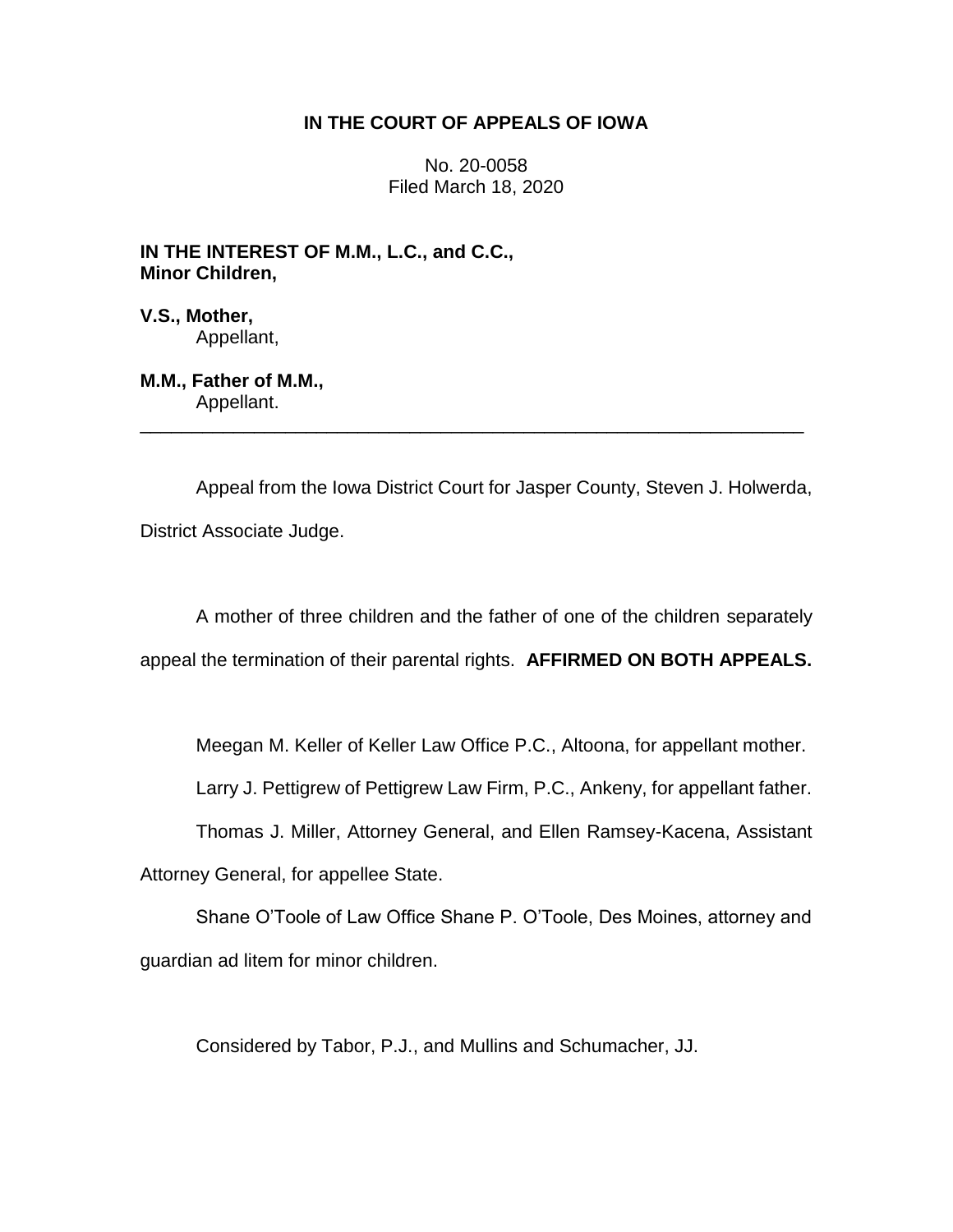## **SCHUMACHER, Judge.**

A mother of three children and the father of one of the children separately appeal the termination of their parental rights. We find clear and convincing evidence in the record to support termination of the parents' rights. On the mother's claim, we find termination of her parental rights is in the children's best interests. The father claims the court should have applied an exception to termination, and we find the court properly denied his claim. Accordingly, we affirm the decision of the juvenile court.

## **I. Background Facts & Proceedings**

V.S. is the mother of M.O.M., born in 2008; L.D.C., born in 2015; and C.M.C., born in 2017. M.P.M. is the father of M.O.M. D.C. is the father of L.D.C. and C.M.C.<sup>1</sup> M.P.M. was incarcerated throughout the juvenile court proceedings on a charge of second-degree robbery. The children were removed from the mother's care on May 16, 2018, because she was living with R.S., who is a registered sex offender. The children were placed in foster care. Later, M.O.M. was placed in the care of a paternal uncle.

The parties stipulated to a child-in-need-of-assistance (CINA) adjudication for the children under Iowa Code section  $232.2(6)(c)(1)$ ,  $(c)(2)$ ,  $(d)$ ,  $(f)$ , and  $(h)$ (2018). The juvenile court adopted the parties' stipulation. Limited progress was made in the case because the mother continued to live with R.S. and he did not complete a sex offender treatment program. Furthermore, the mother was inconsistent in attending mental-health treatment and did not have stable housing.

 $\overline{a}$ 

<sup>&</sup>lt;sup>1</sup> D.C. has not appealed the termination of his parental rights.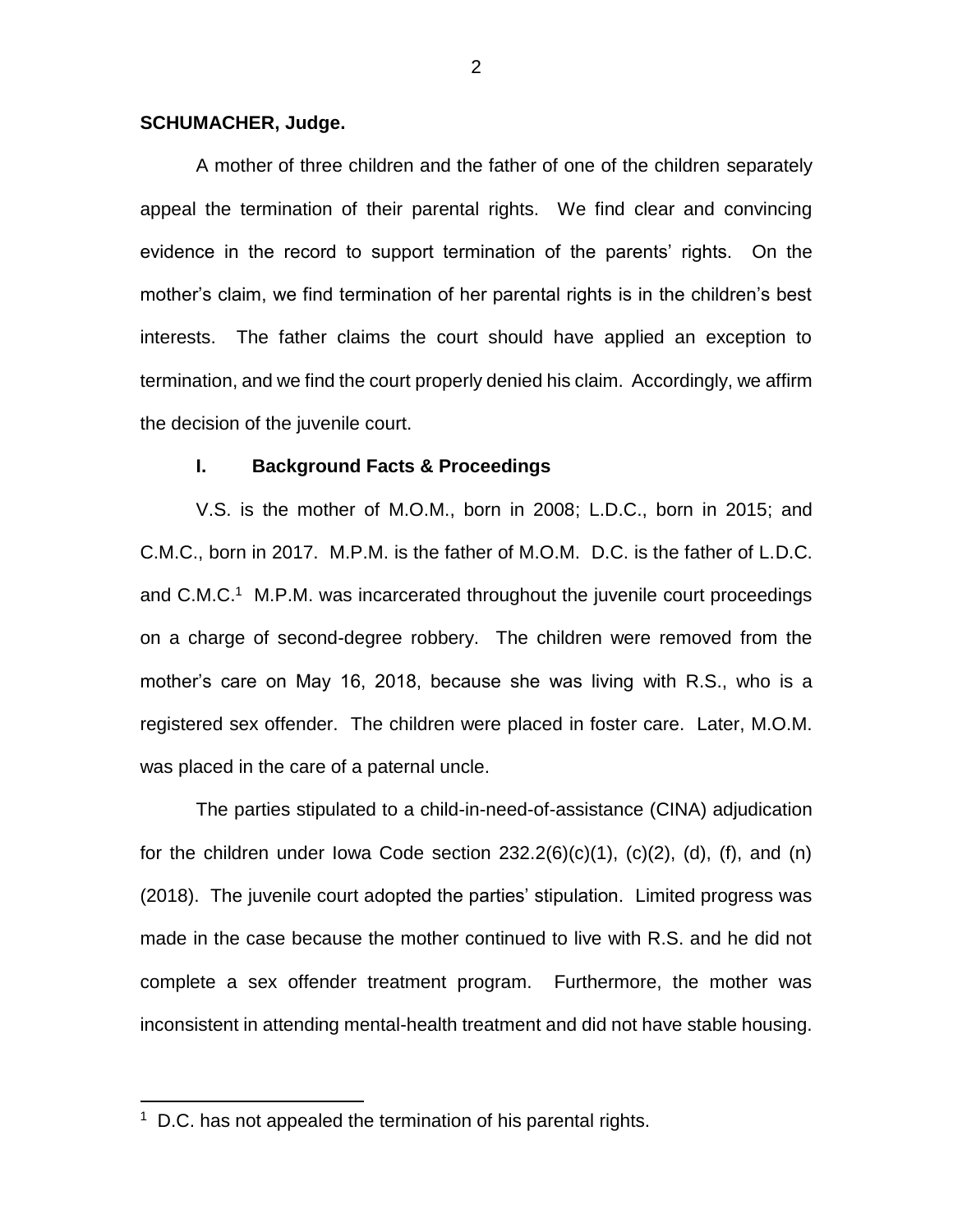The mother was also inconsistent in participating in visits. She did not progress beyond supervised visits. M.P.M. had only a few visits and none since February 2019.

On June 24, 2019, the State filed a petition seeking to terminate the parents' rights. The mother continued living with R.S. until his parole was revoked in July and he was taken into custody. The mother began parenting classes in September and restarted mental-health therapy in October.

The termination hearing was held on December 12. The day before the hearing a social worker visited the mother's home where she was living with a new paramour. The social worker determined there were safety concerns, rendering the residence unsafe, even for visits. There was no working electricity in the upstairs of the home, where some bedrooms were located, and parts of the home were under construction.

The court terminated the mother's parental rights under section 232.116(1)(e), (f) (M.O.M. and L.D.C.), and (h) (C.M.C) (2019). M.P.M.'s parental rights to M.O.M. were terminated under section 232.116(1)(b), (e), and (f). The court found termination was in the children's best interests, stating, "It is in the best interest of the children to live in the care of their current placements rather than remain in limbo until their parents can correct their problems, if ever." The court declined to apply any of the exceptions to termination found in section 232.116(3). The mother and M.P.M. appeal the termination of their parental rights.

## **II. Standard of Review**

Our review of termination proceedings is de novo. *In re A.B.*, 815 N.W.2d 764, 773 (Iowa 2012). "'Clear and convincing evidence' means there are no

3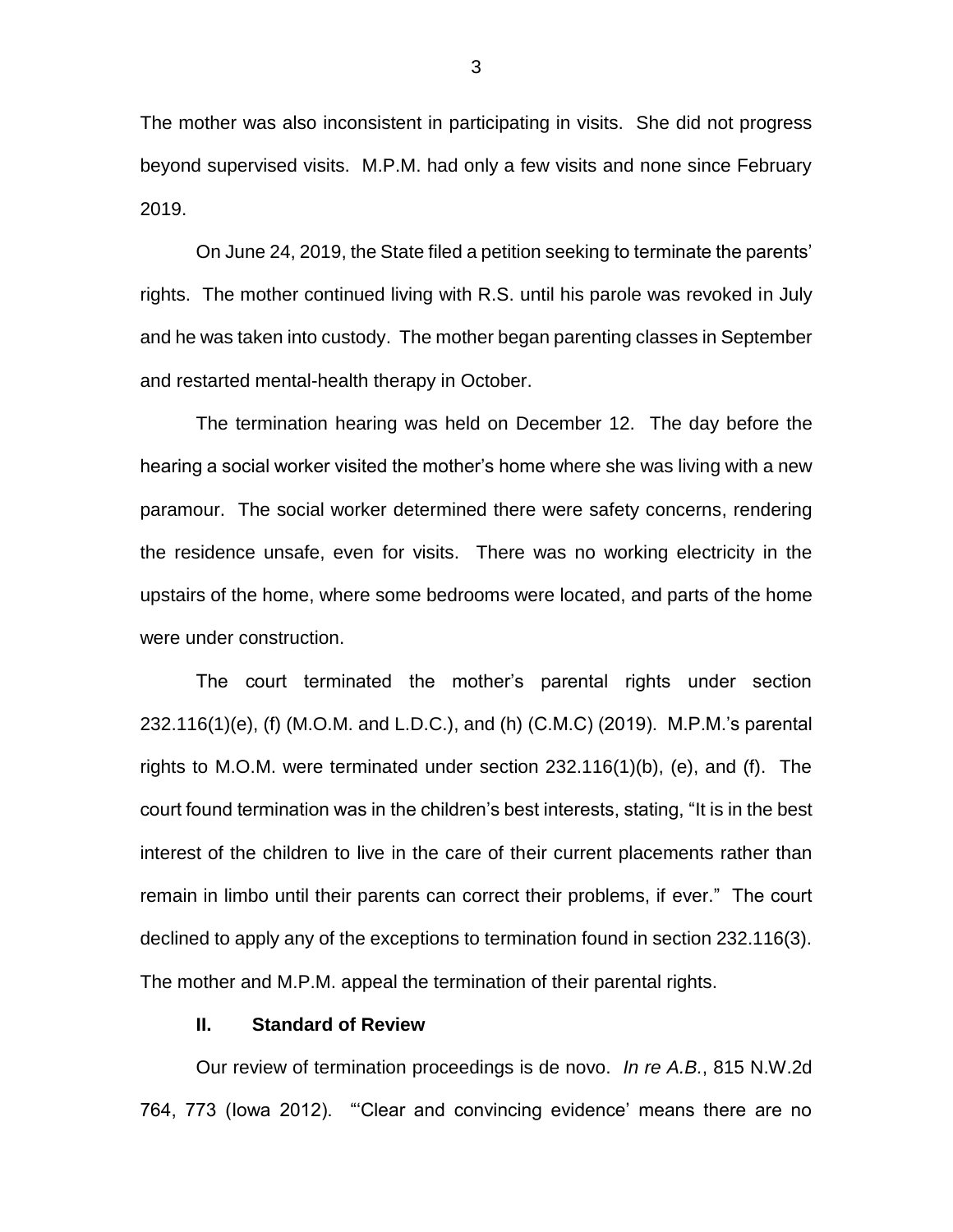serious or substantial doubts as to the correctness [of] conclusions of law drawn from the evidence." *In re C.B.*, 611 N.W.2d 489, 492 (Iowa 2000). Our primary concern is the best interests of the child. *In re J.S.*, 846 N.W.2d 36, 40 (Iowa 2014).

#### **III. Sufficiency of the Evidence**

**A.** The mother claims there is not sufficient evidence to support termination of her parental rights on any of the grounds relied upon by the juvenile court. "When the juvenile court terminates parental rights on more than one statutory ground, we may affirm the juvenile court's order on any ground we find supported by the record." *A.B.*, 815 N.W.2d at 774. We will examine the termination of the mother's rights under section 232.116(1)(f) for M.O.M. and L.D.C. and (h) for C.M.C.

The mother disputes the juvenile court's determination that the children could not be returned to her care as provided in section 232.102 at the present time. *See* Iowa Code § 232.116(1)(f)(4), (h)(4). We consider whether the children could be returned to the parent's care at the time of the termination hearing. *See In re M.W.*, 876 N.W.2d 212, 224 (Iowa 2016).

A social worker examined the mother's home the day before the termination hearing and found it was not suitable for visitation due to safety concerns and the children could not be returned to live in the home. Throughout the case the mother did not have stable housing, as she moved nineteen times within eighteen months. Additionally, the mother had only recently started parenting classes. The mother also started mental-health treatment with a new therapist in October 2019, but she had missed half of her scheduled appointments prior to the termination hearing in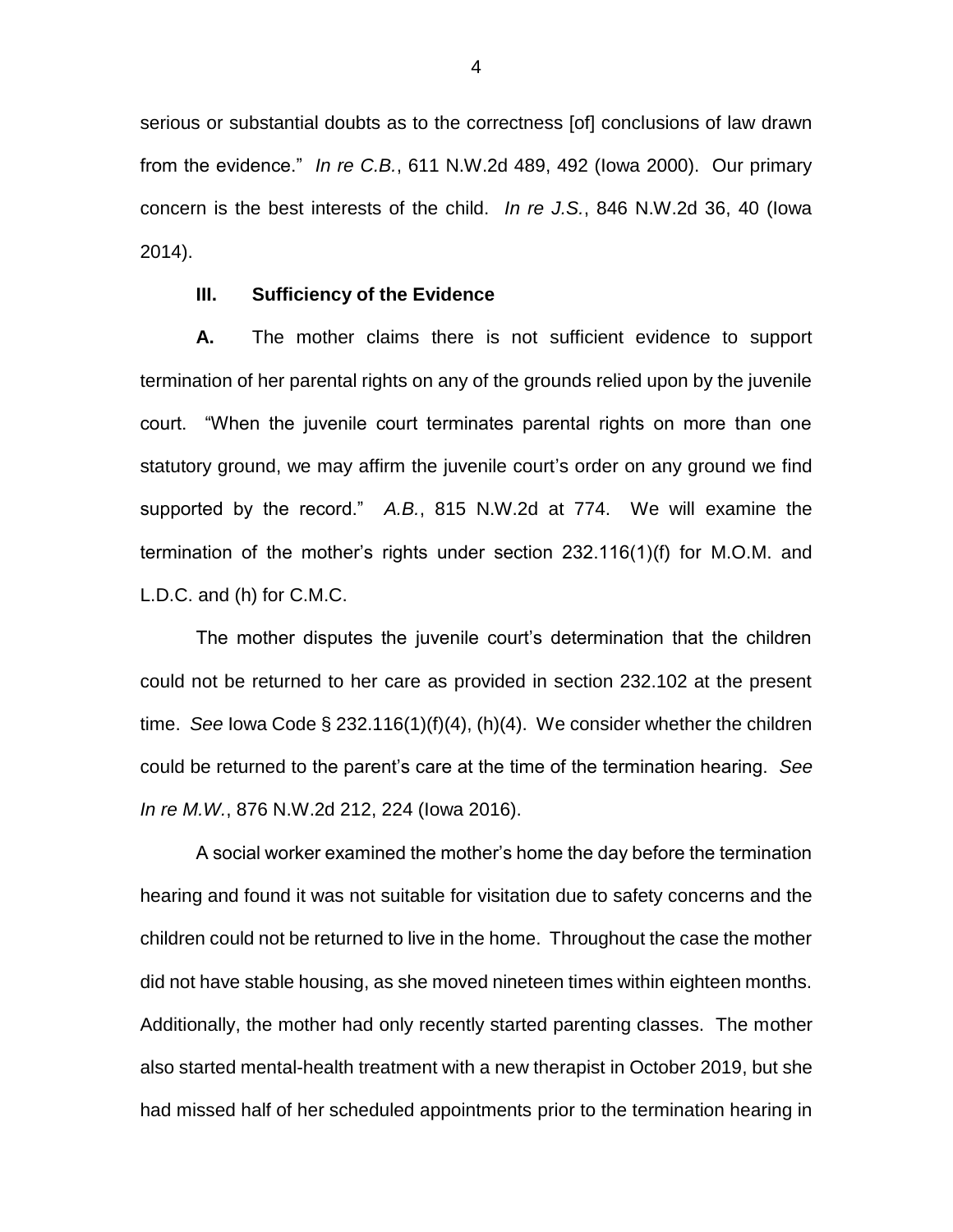December. The mother continued to live with a registered sex offender until he was sent to jail, although he did not complete a sex offender treatment program. The mother was inconsistent in attending visitation and was never able to progress beyond supervised visits. For all of these reasons, we conclude there is clear and convincing evidence in the record to show the children could not be safely returned to the mother's care. We conclude the mother's parental rights were properly terminated under section 232.116(1)(f) and (h).

**B.** M.P.M. contends there is not sufficient evidence in the record to support termination of his parental rights on the ground of abandonment under section 232.116(1)(b). He concedes, however, there is sufficient evidence to support termination of his parental rights under section 232.116(1)(e) and (f). Because we only need to find one ground to terminate a parent's rights, we do not need to address the father's arguments concerning section 232.116(1)(b), as he acknowledges his rights were properly terminated under section 232.116(1)(e) and (f). *See A.B.*, 815 N.W.2d at 774 (noting that when the juvenile court terminates parental rights on more than one statutory ground, we may affirm the juvenile court's order on any of the grounds).

## **IV. Best Interests**

The mother claims termination of her parental rights was not in the children's best interests. She asserts she is bonded with the children and there were no problems with her parenting skills. "When we consider whether parental rights should be terminated, we 'shall give primary consideration to the child's safety, to the best placement for furthering the long-term nurturing and growth of

5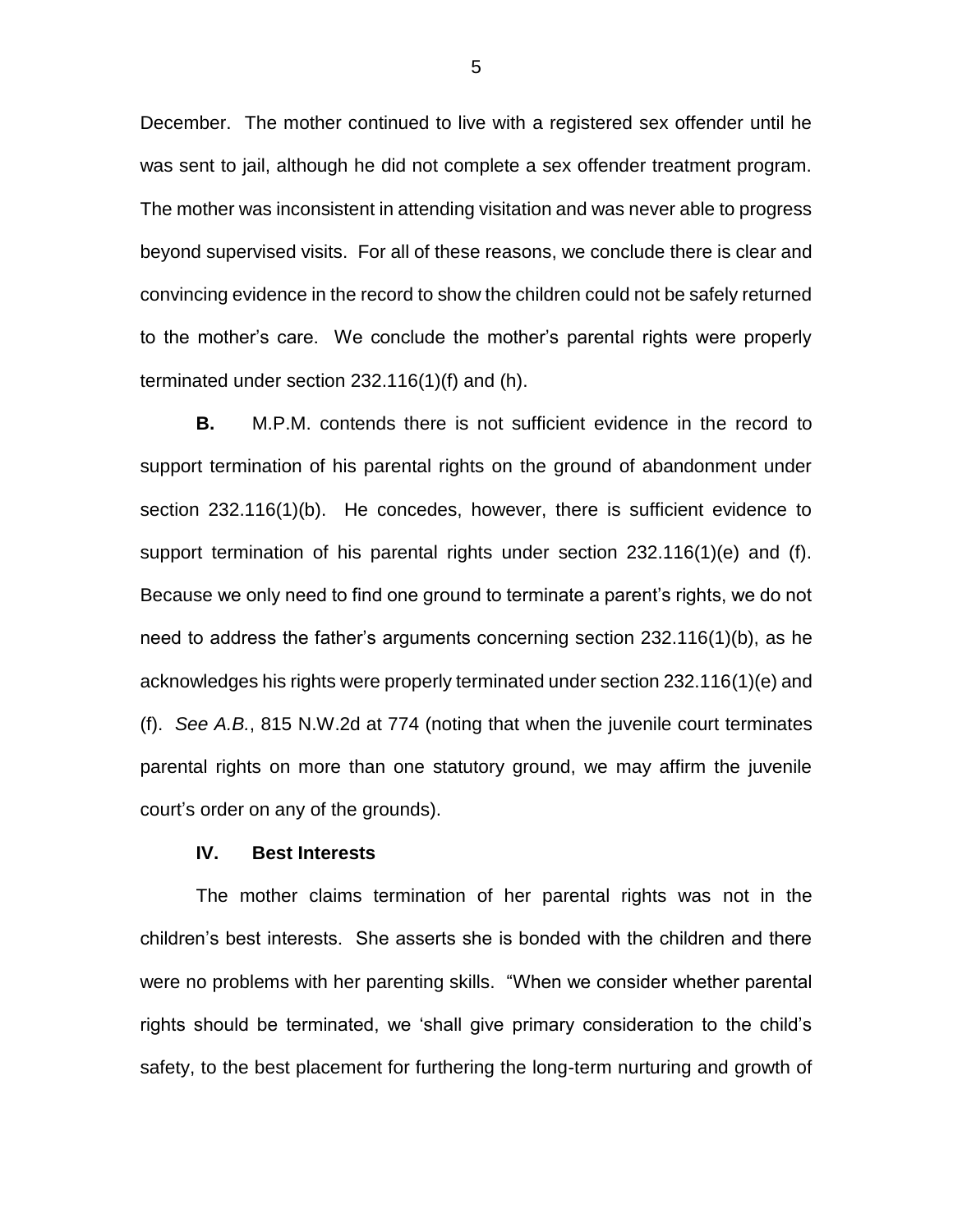the child, and to the physical, mental, and emotional condition and needs of the child.'" *M.W.*, 876 N.W.2d at 224 (quoting Iowa Code § 232.116(2)).

From the time the children were removed in May 2018 until July 2019 the mother lived with a registered sex offender, although social workers explained to her that this was an unsafe environment for the children. The mother did not voluntarily leave R.S. Rather, he was removed from the scene because he was sent to jail for parole violations. The mother consistently placed her relationship with R.S. above the needs of the children. Also, the mother did not start participating in a parenting class until after the petition to terminate her parental rights had been filed. The mother did not demonstrate an ability to parent the children on her own. We find termination of the mother's parental rights is in the children's best interests.

As part of her best-interests argument, the mother states that she has a learning disability and claims that if adequate services had been offered to her, the termination of her parental rights could have been avoided. "The State must show reasonable efforts as a part of its ultimate proof the child cannot be safely returned to the care of a parent." *In re L.M.*, 904 N.W.2d 835, 839 (Iowa 2017); accord Iowa Code § 232.102(9). "[W]hat constitutes reasonable services varies based upon the requirements of each individual case." *In re C.H.*, 652 N.W.2d 144, 147 (Iowa 2002).

The juvenile court found:

The mother had a psychological/parenting assessment which placed her in a lower functioning range. [Social Worker Lori] Cronbaugh testified that the Department always handled the mother knowing that she had a comprehension problem and that [Family Safety, Risk, and Permanency Services] also did quite a bit more for her than they

6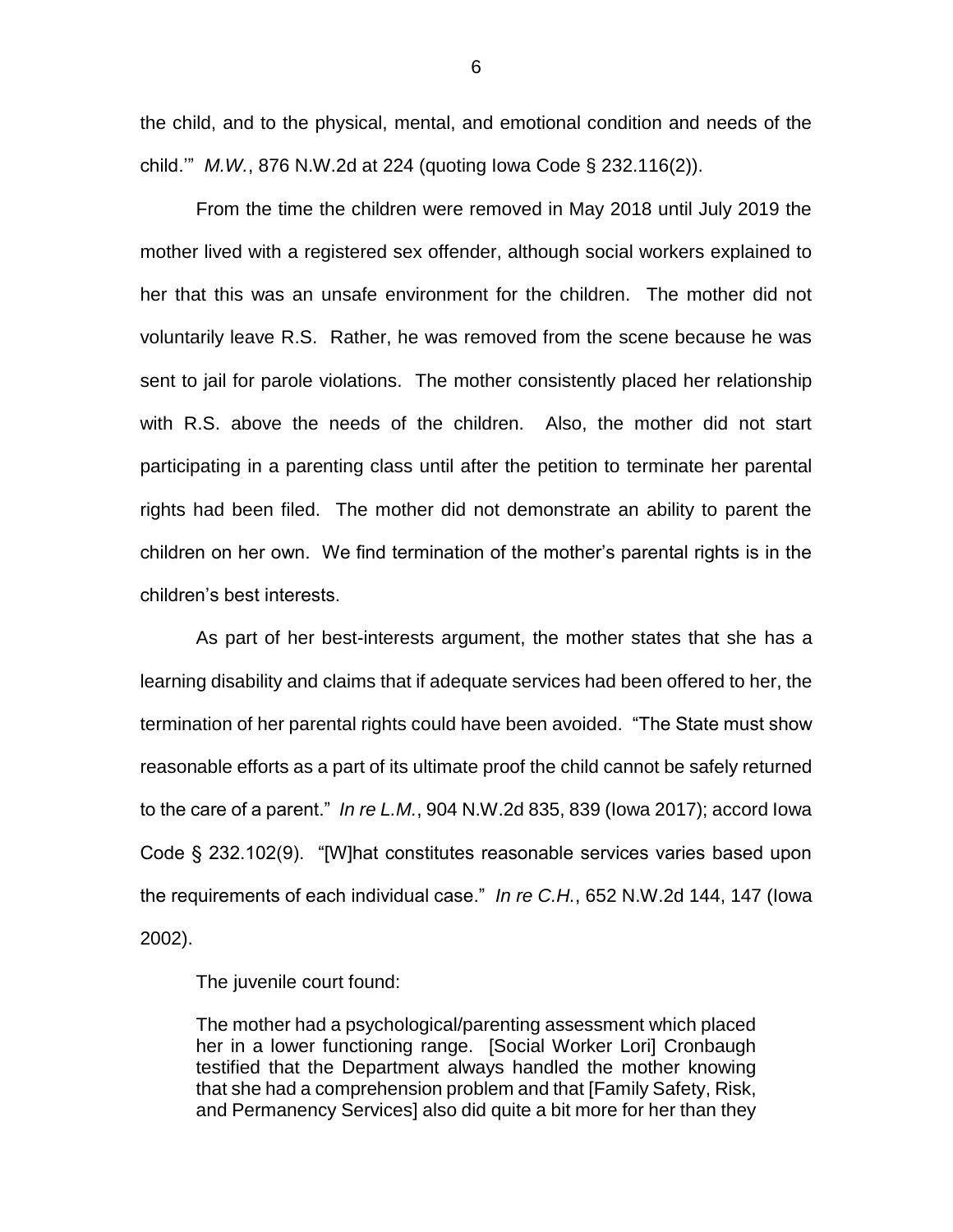would for higher-functioning parents, noting the mother's deficiencies. They would "go over" things with her several times, they would use more cue cards or visual cues in their teaching, and they would provide her with several reminders of upcoming appointments. Despite the extra efforts and attention, the mother has not been using the parenting skills she has been taught. She cannot put the parenting skills she has learned into practice. She still needs continuing coaching and continuing reminders. She still does not have the ability to parent the children on her own.

We find the services offered to the mother were reasonable under the facts of the case. The evidence shows social workers involved in the case took the mother's learning disability into consideration when providing services to her.

## **V. Exceptions to Termination**

M.P.M. contends the court should have decided not to terminate his parental rights based on the factors in section 232.116(3). Under section 232.116(3), "[t]he court need not terminate the relationship between the parent and child" under certain circumstances. Iowa Code § 232.116(3). "The factors weighing against termination in section 232.116(3) are permissive, not mandatory," and the court may use its discretion, "based on the unique circumstances of each case and the best interests of the child, whether to apply the factors in this section to save the parent-child relationship." *In re A.M.*, 843 N.W.2d 100, 113 (Iowa 2014) (quoting *In re D.S.*, 806 N.W.2d 458, 474–75 (Iowa Ct. App. 2011)).

The court may decide to not terminate a parent's rights if "[a] relative has legal custody of the child." Iowa Code § 232.116(3)(a). M.P.M. points out that M.O.M. is in the care of the paternal uncle and the father asks to have the child placed in a guardianship with the paternal uncle. The juvenile court addressed this issue, stating: